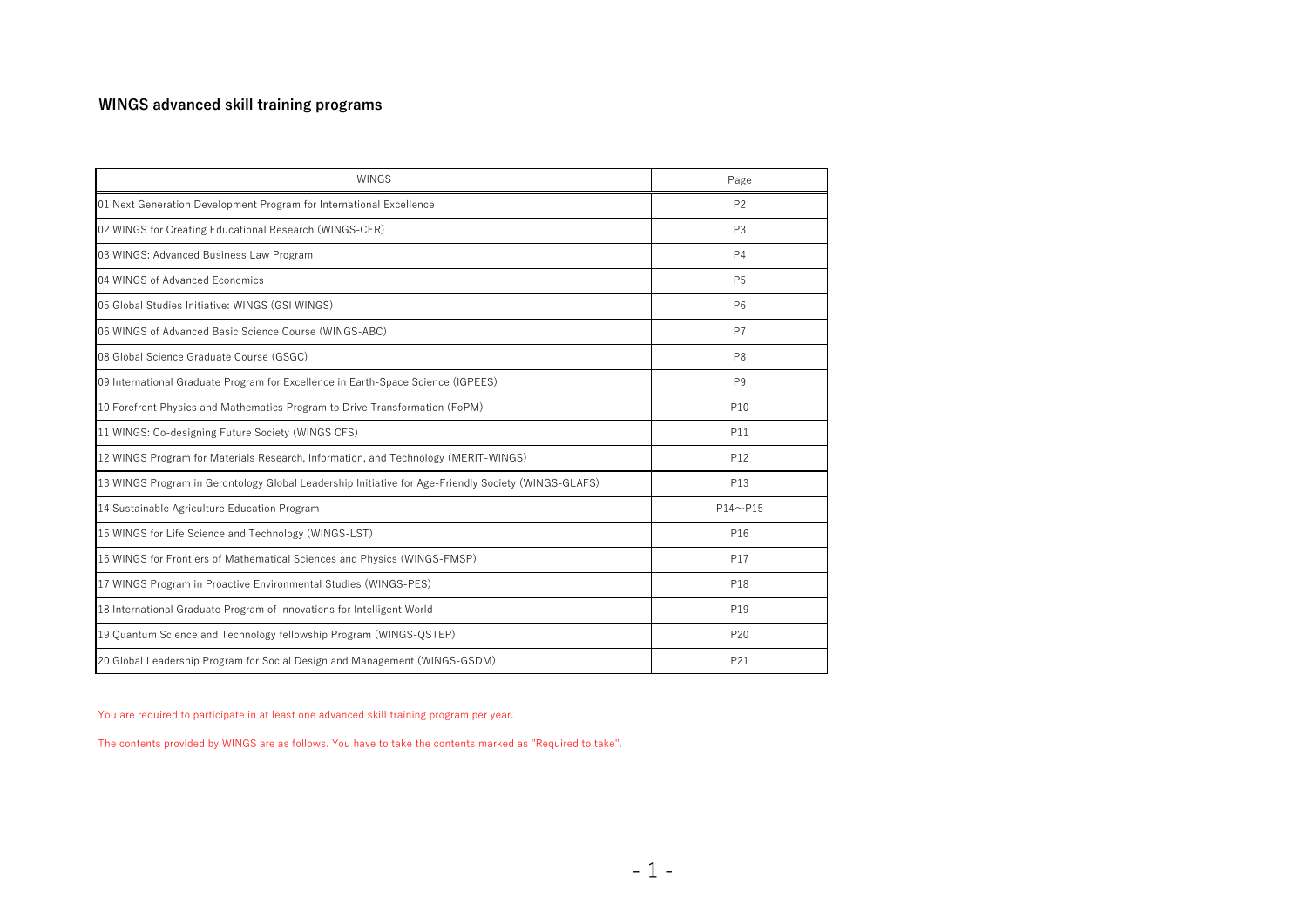## 01 WINGS name: Next Generation Development Program for International Excellence

| <b>Offered contents</b>                    |                                           |                        |              |                            |                                                                |
|--------------------------------------------|-------------------------------------------|------------------------|--------------|----------------------------|----------------------------------------------------------------|
| Content name                               | days / hours                              | online or face-to-face |              | Target grade Requirement*1 | Notes                                                          |
| Task-oriented seminar in research activity | Occasional (All year · Intensive lecture) | online · face-to-face  | $D1 \sim D3$ |                            | Set a research activity in consultation with<br>the supervisor |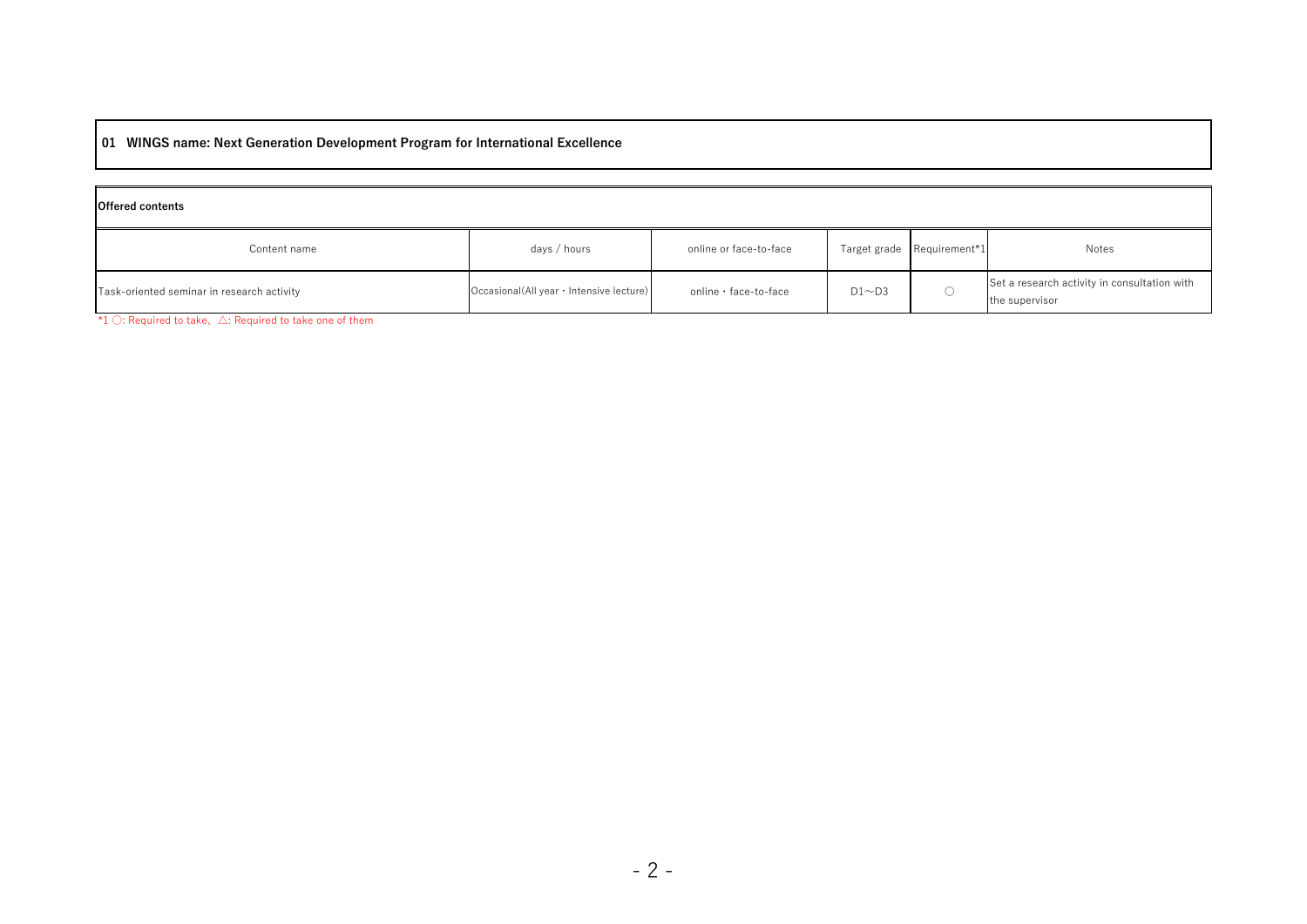# 02 WINGS name: WINGS for Creating Educational Research (WINGS-CER)

| <b>Offered contents</b>                                                                                 |                                                             |                        |              |                            |                                                                                                               |  |  |
|---------------------------------------------------------------------------------------------------------|-------------------------------------------------------------|------------------------|--------------|----------------------------|---------------------------------------------------------------------------------------------------------------|--|--|
| Content name                                                                                            | days / hours                                                | online or face-to-face |              | Target grade Requirement*1 | Notes                                                                                                         |  |  |
| Stanford/Utokyo Partnership Program on International/Cross-Cultural<br>Education and Global Citizenship | $\sim$ 6 lectures in total (Partial<br>enrollment possible) | online                 | $D1 \sim D3$ |                            |                                                                                                               |  |  |
| International Scholarly Dialogue for Developng Global Leaders                                           | $2-3$ days                                                  | online or face-to-face | $D1 \sim D3$ |                            | Depending on the situation, there is a<br>possibility of face-to-face implementation in<br>a foreign country. |  |  |

\*1  $\bigcirc$ : Required to take,  $\bigtriangleup$ : Required to take one of them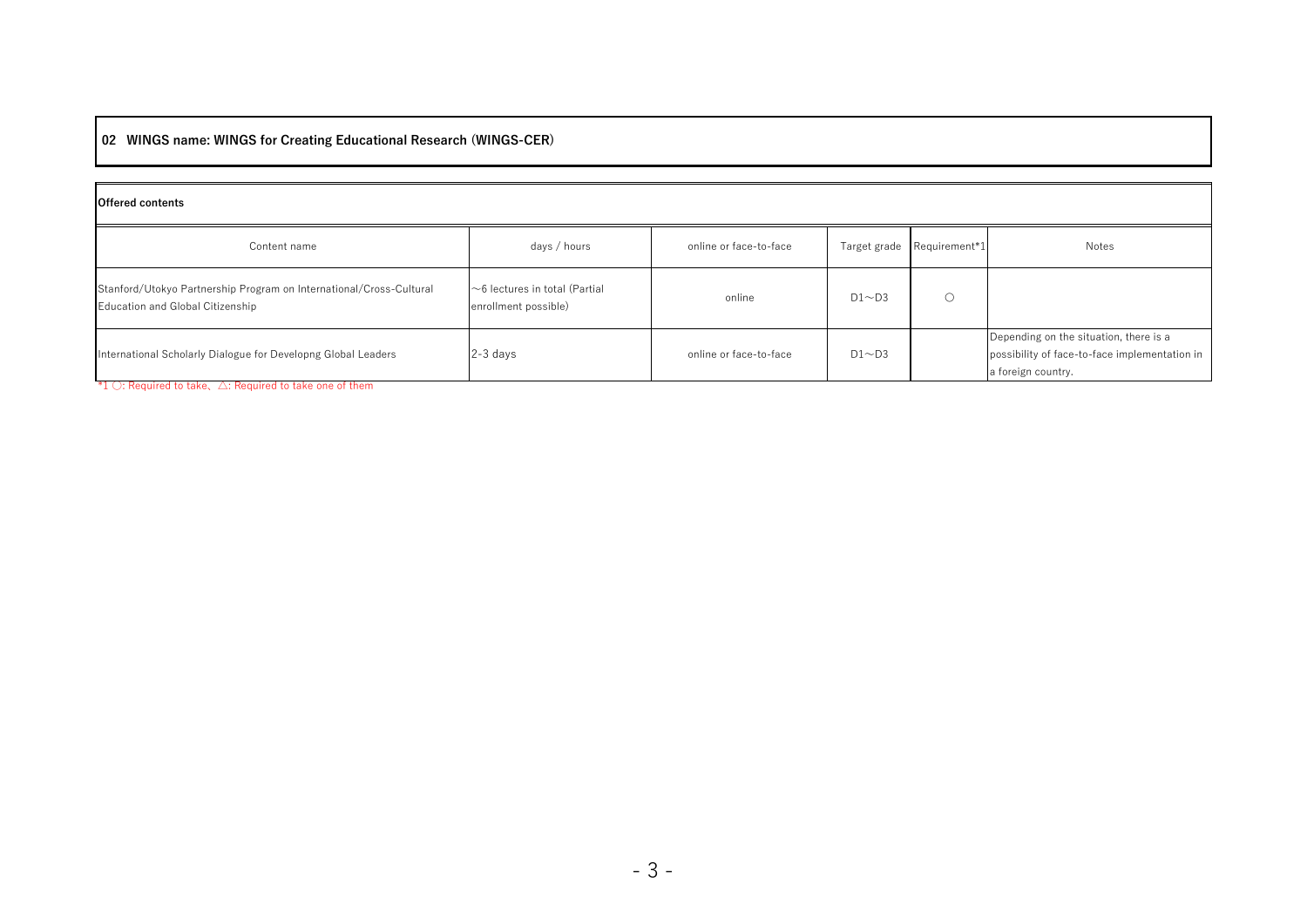## 03 WINGS name: WINGS: Advanced Business Law Program

| <b>Offered contents</b>                |                                               |                        |              |                            |       |  |  |
|----------------------------------------|-----------------------------------------------|------------------------|--------------|----------------------------|-------|--|--|
| Content name                           | days / hours                                  | online or face-to-face |              | Target grade Requirement*1 | Notes |  |  |
| Advanced Bussiness Law Program Lecture | 105 min./ lecture $\sim$ 10 lectures/<br>year | online                 | $D1 \sim D3$ |                            |       |  |  |

\*1 ○: Required to take、△: Required to take one of them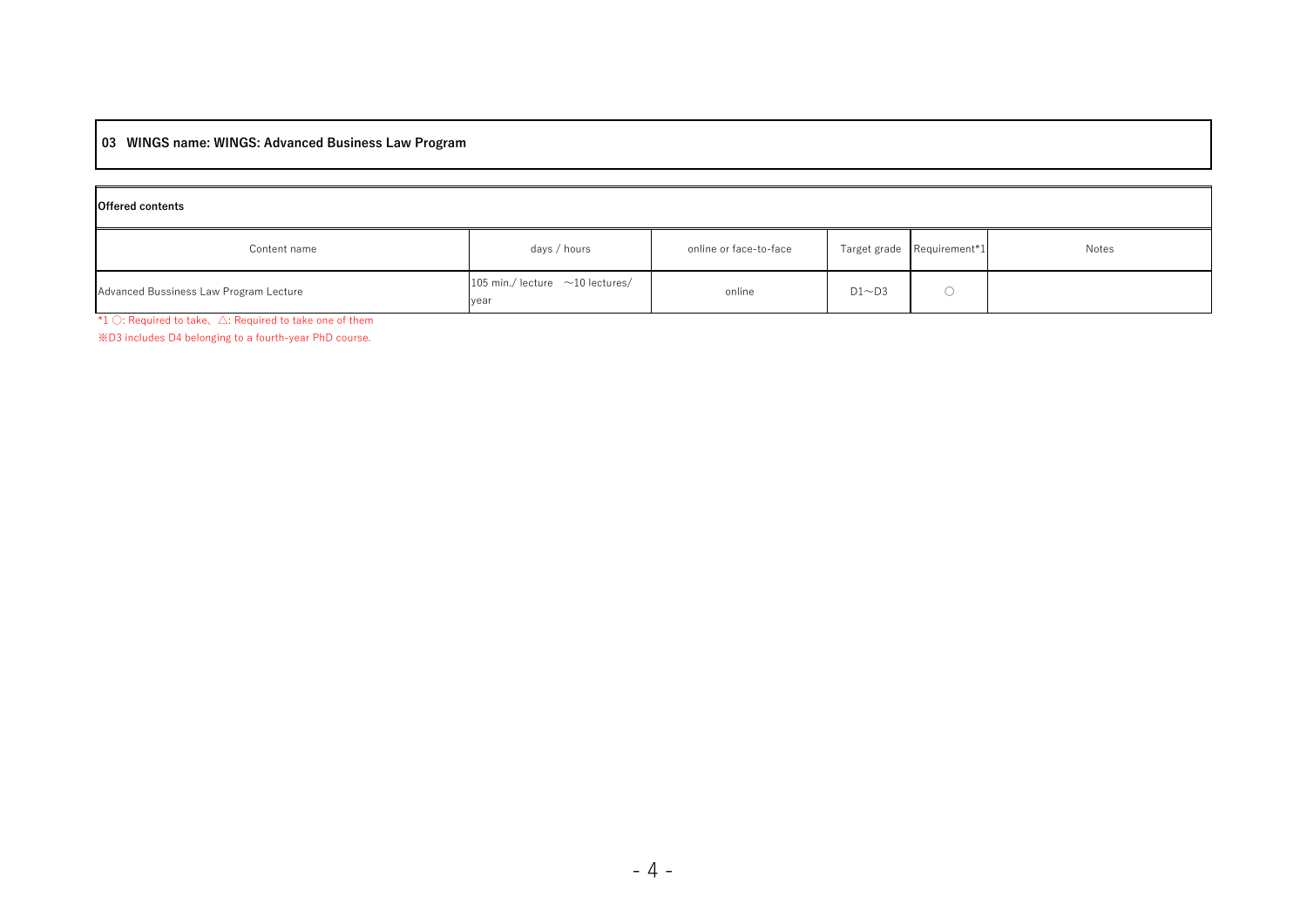#### 04 WINGS name: WINGS of Advanced Economics

| <b>Offered contents</b>                               |                       |                        |              |               |       |  |  |
|-------------------------------------------------------|-----------------------|------------------------|--------------|---------------|-------|--|--|
| Content name                                          | days / hours          | online or face-to-face | Target grade | Requirement*1 | Notes |  |  |
| Workshops for WINGS of Advanced Economics             | once a week, All year | online or face-to-face | $D1 \sim D3$ |               |       |  |  |
| Individual meetings with top researchers in Economics | $\sim$ twice a year   | online or face-to-face | $D1 \sim D3$ |               |       |  |  |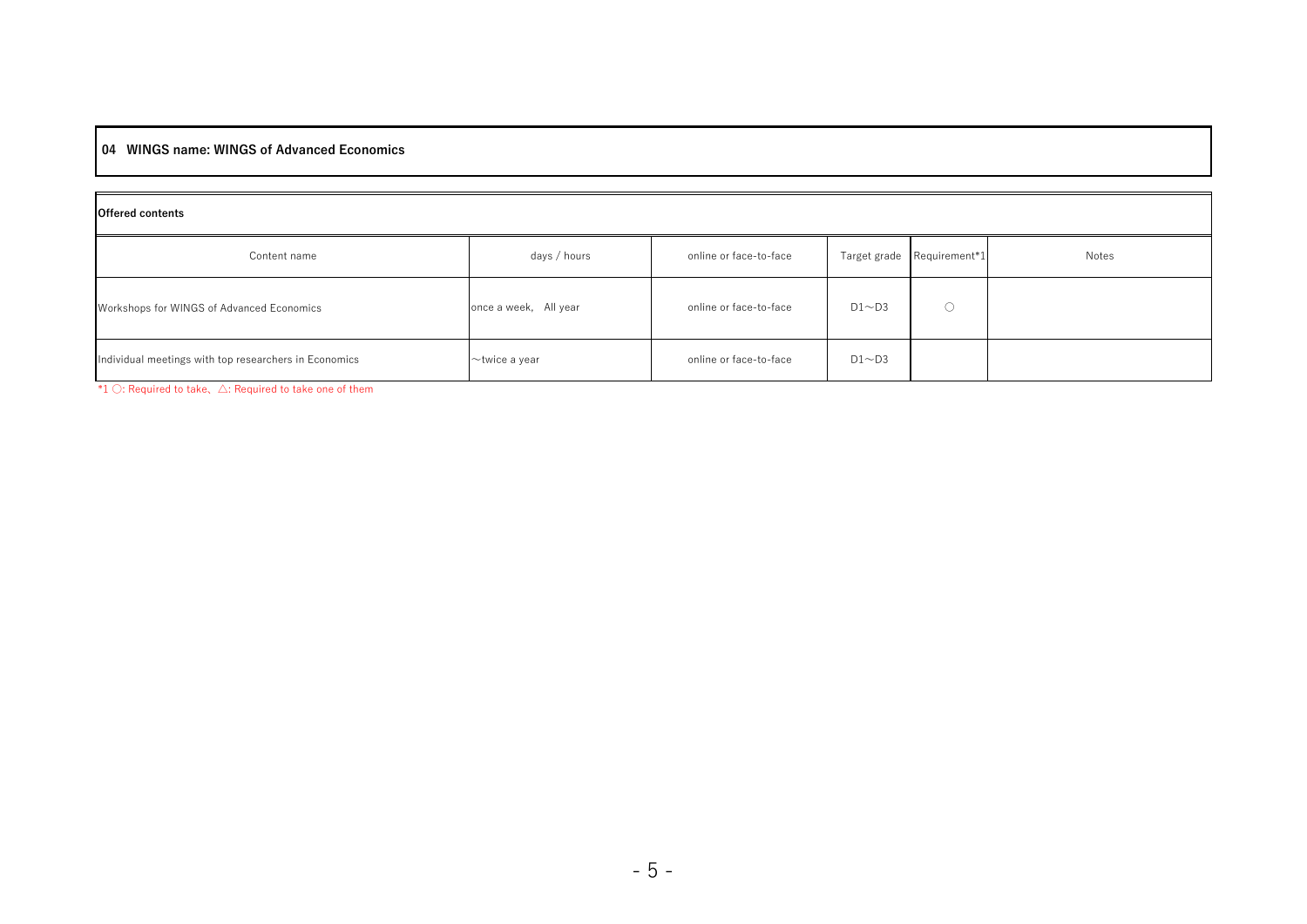05 WINGS name: Global Studies Initiative: WINGS (GSI WINGS)

| <b>Offered contents</b>  |                            |                        |              |                            |       |  |  |
|--------------------------|----------------------------|------------------------|--------------|----------------------------|-------|--|--|
| Content name             | days / hours               | online or face-to-face |              | Target grade Requirement*1 | Notes |  |  |
| <b>GSI Seminar</b>       | 90 min., occasionally held | online or face-to-face | $D1 \sim D3$ |                            |       |  |  |
| <b>GSI WINGS Meeting</b> | 50 min., twice a month     | online                 | $D1 \sim D3$ | $\circ$                    |       |  |  |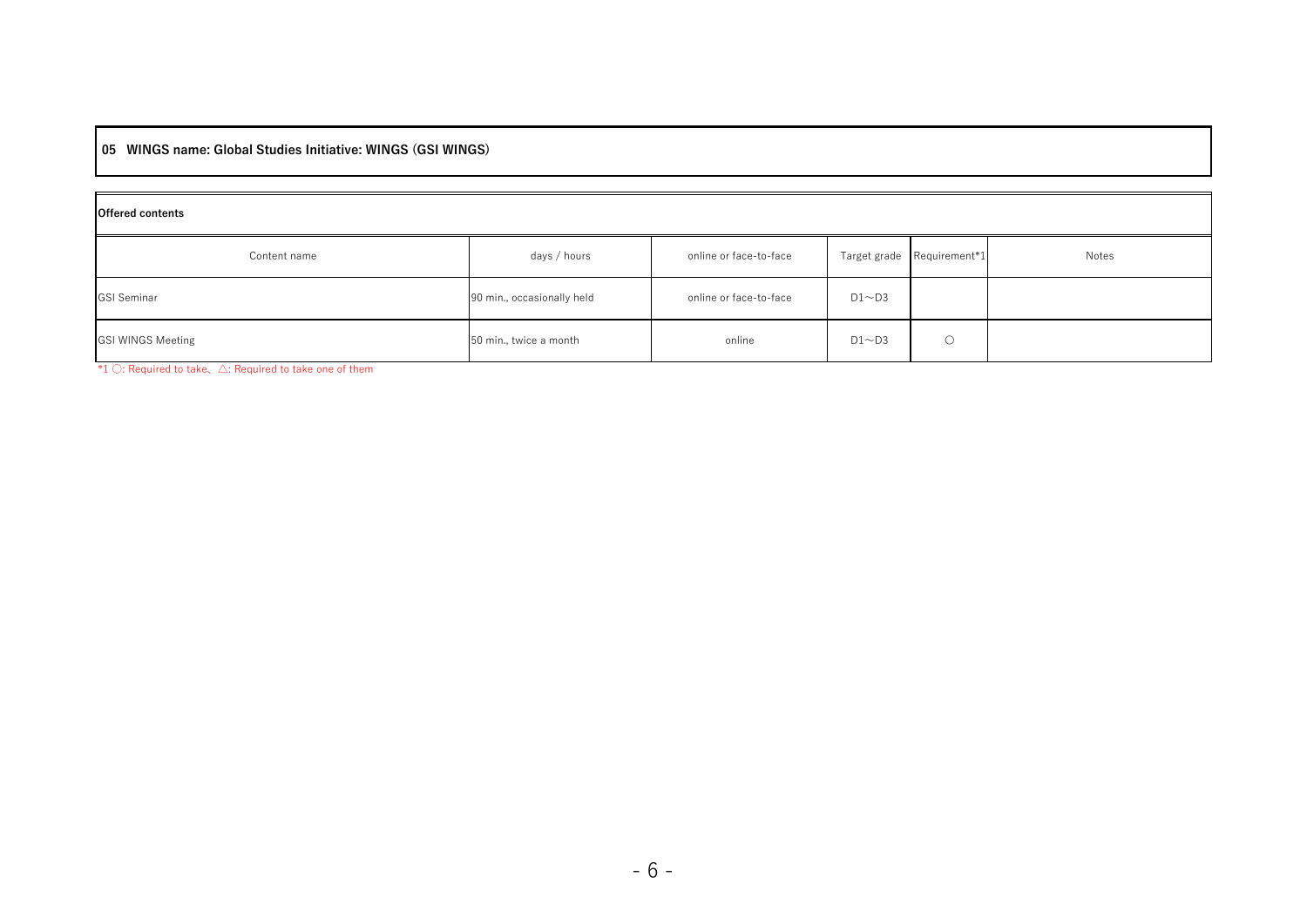06 WINGS name: WINGS of Advanced Basic Science Course (WINGS-ABC)

| <b>Offered contents</b>         |                   |                                   |              |                            |                                                                                                                                                                                                                                                     |  |  |
|---------------------------------|-------------------|-----------------------------------|--------------|----------------------------|-----------------------------------------------------------------------------------------------------------------------------------------------------------------------------------------------------------------------------------------------------|--|--|
| Content name                    | days / hours      | online or face-to-face            |              | Target grade Requirement*1 | Notes                                                                                                                                                                                                                                               |  |  |
| Advanced Basic Sciences Seminar | $\sim$ half a day | online(if possible, face-to-face) | $D1 \sim D3$ |                            | The content will be limited to the introduction<br>of research to the master course students.<br>The content will be held during the lunch<br>time, and a practice session will be held in<br>front of the WINGS-ABC course students in<br>advance. |  |  |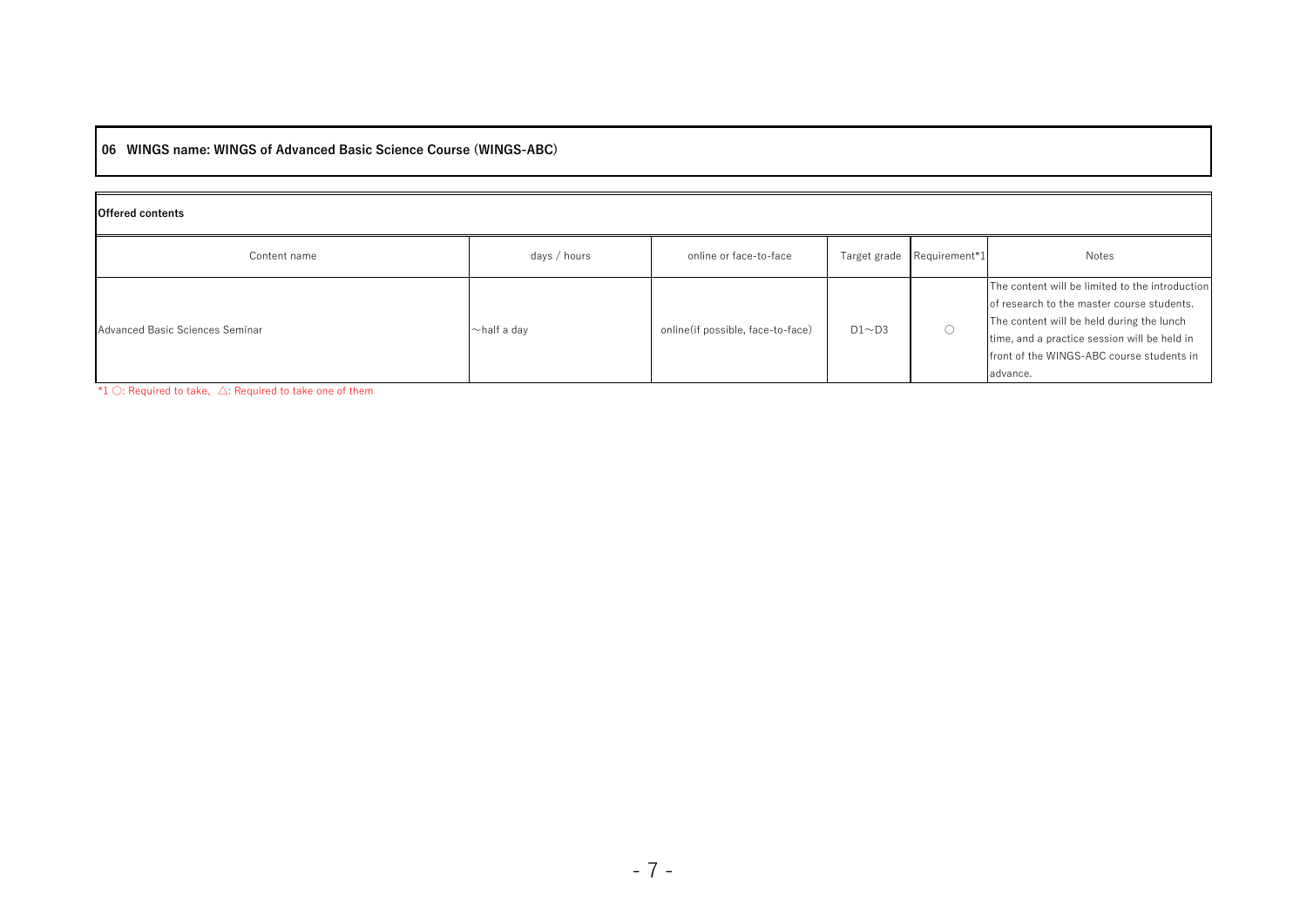#### 08 WINGS name: Global Science Graduate Course (GSGC)

| <b>Offered contents</b>     |              |                        |              |                            |       |  |
|-----------------------------|--------------|------------------------|--------------|----------------------------|-------|--|
| Content name                | days / hours | online or face-to-face |              | Target grade Requirement*1 | Notes |  |
| <b>GSGC Exchange Semina</b> | 3時間          | online                 | $D1 \sim D3$ |                            |       |  |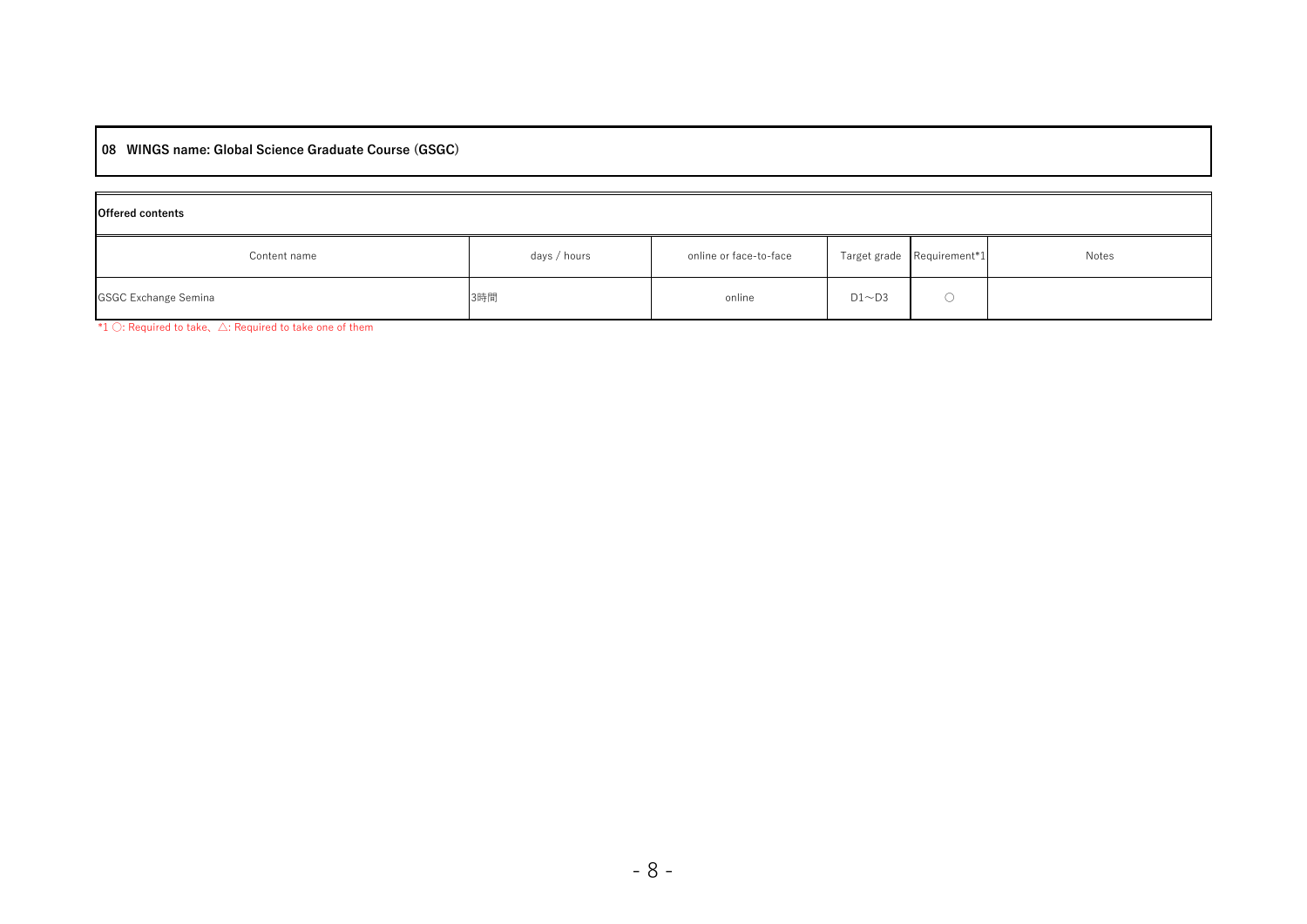09 WINGS name: International Graduate Program for Excellence in Earth-Space Science (IGPEES)

| <b>Offered contents</b>                                                                                                                                                                                                                                                                                              |                           |                        |              |               |       |  |  |
|----------------------------------------------------------------------------------------------------------------------------------------------------------------------------------------------------------------------------------------------------------------------------------------------------------------------|---------------------------|------------------------|--------------|---------------|-------|--|--|
| Content name                                                                                                                                                                                                                                                                                                         | days / hours              | online or face-to-face | Target grade | Requirement*1 | Notes |  |  |
| Special Lectures on Earth-Space Frontier Science                                                                                                                                                                                                                                                                     | 1 class $\times$ 13 times | online                 | $D1 \sim D3$ | Δ             |       |  |  |
| Exercises in Earth-Space Frontier Science                                                                                                                                                                                                                                                                            | 3 days                    | online                 | $D1 \sim D3$ | Δ             |       |  |  |
| Onsite Training in Earth-Space Frontier Science<br>$\mathcal{A} = \mathcal{A} \mathcal{A}$ and $\mathcal{A} = \mathcal{A} \mathcal{A}$ . The contract of the contract of the contract of the contract of the contract of the contract of the contract of the contract of the contract of the contract of the contrac | more than 2 weeks         | face-to-face or online | $D1 \sim D3$ | Δ             |       |  |  |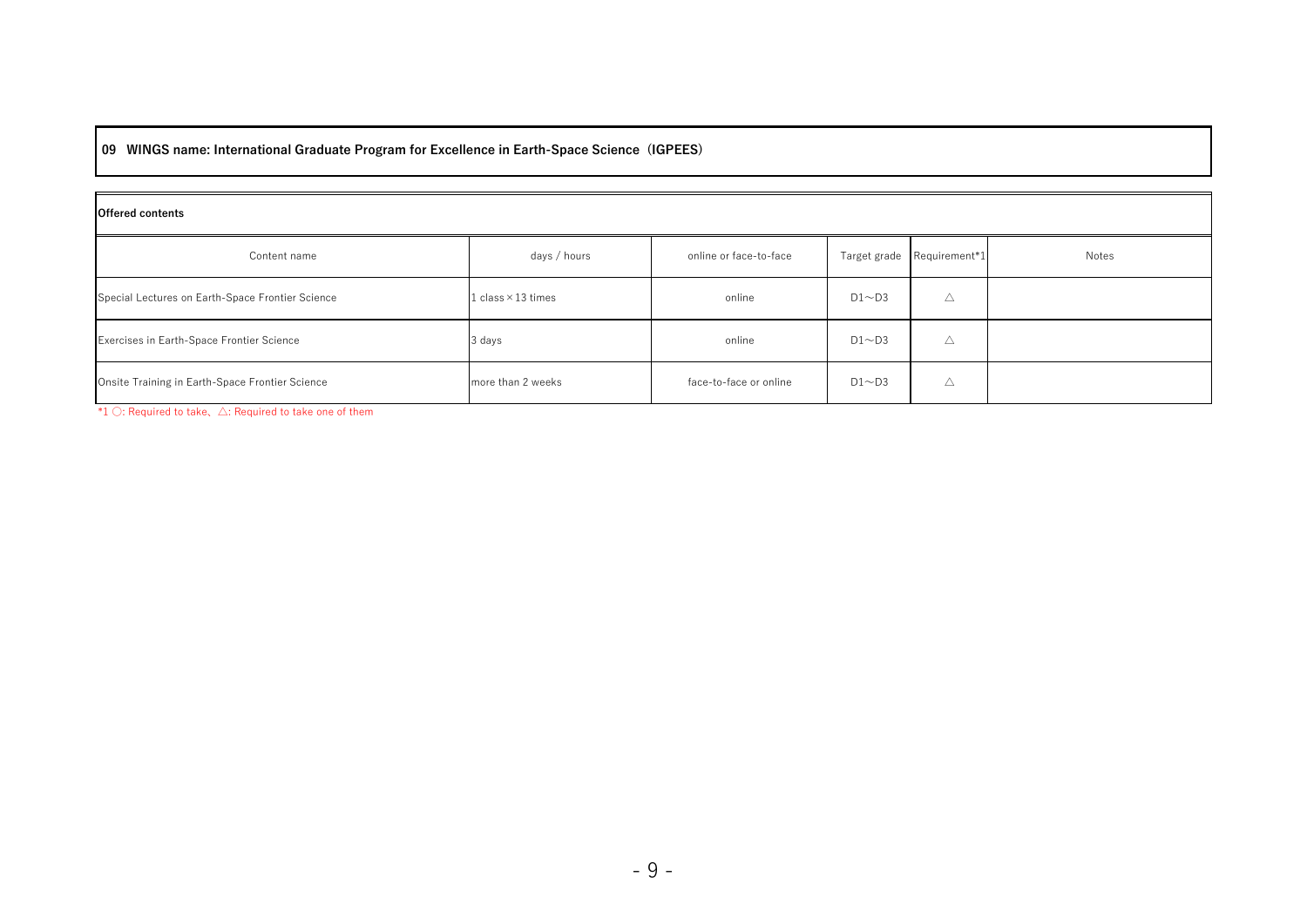## 10 WINGS name: Forefront Physics and Mathematics Program to Drive Transformation (FoPM)

| <b>Offered contents</b>           |                          |                        |              |                            |       |  |  |
|-----------------------------------|--------------------------|------------------------|--------------|----------------------------|-------|--|--|
| Content name                      | days / hours             | online or face-to-face |              | Target grade Requirement*1 | Notes |  |  |
| Diversity and Ethic Training      | 2 hours $\times$ 3 times | online                 | $D1 \sim D3$ | $\circ$                    |       |  |  |
| 4PM Seminar                       | 2 hours/1 lecture        | online                 | $D1 \sim D3$ | Δ                          |       |  |  |
| International Career Seminar      | 1 day                    | online/face-to-face    | $D1 \sim D3$ | $\triangle$                |       |  |  |
| International Research Experience | 2 weeks $\sim$ 3 months  | face-to-face           | $D1 \sim D3$ |                            |       |  |  |

★The students have to select two from the above contents.

 $*1$  ○: Required to take,  $\triangle$ : Required to take one of them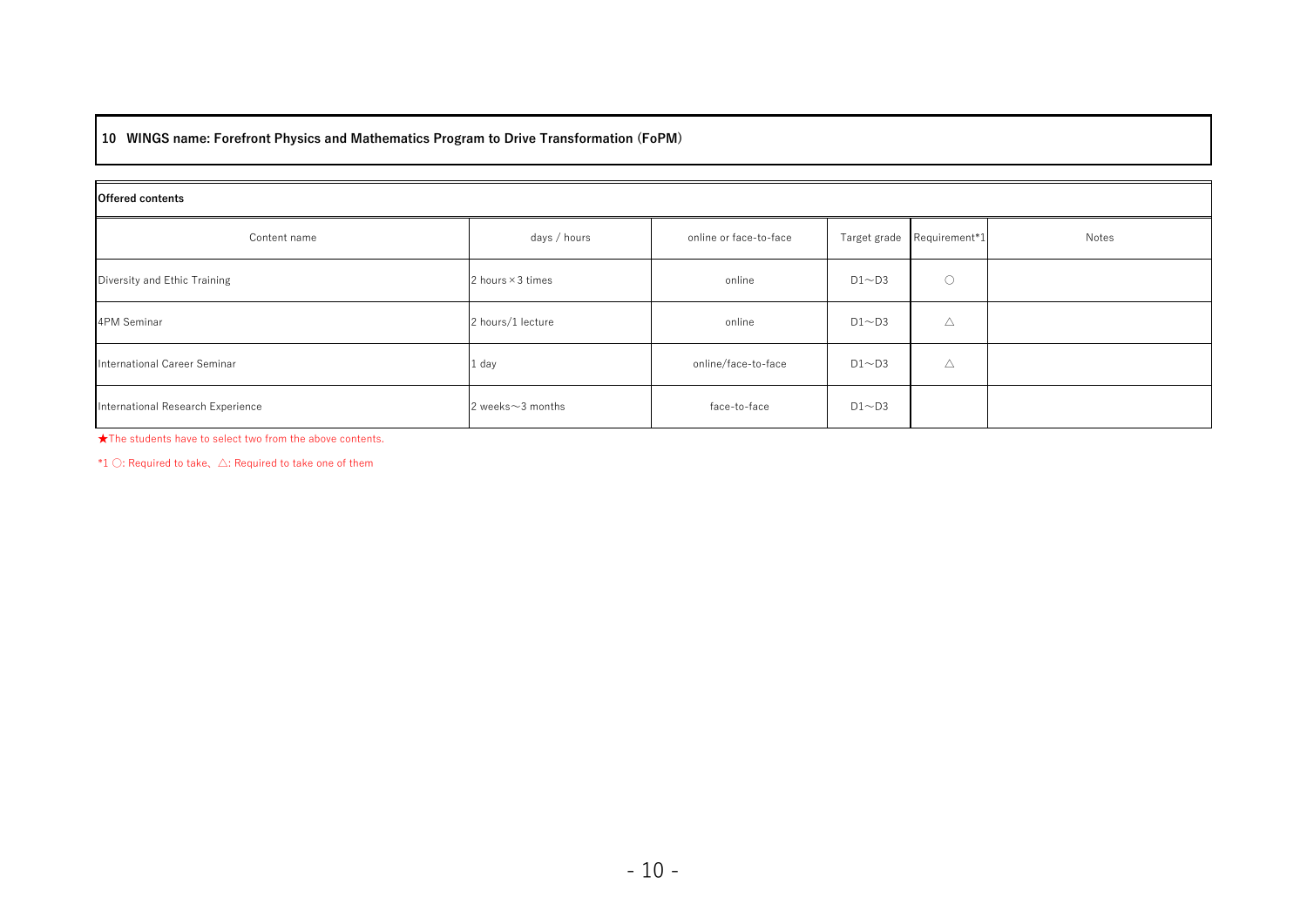## 11 WINGS name: WINGS: Co-designing Future Society (WINGS CFS)

| <b>Offered contents</b>                                            |                                                                       |                                                                |              |                            |       |  |  |  |
|--------------------------------------------------------------------|-----------------------------------------------------------------------|----------------------------------------------------------------|--------------|----------------------------|-------|--|--|--|
| Content name                                                       | days / hours                                                          | online or face-to-face                                         |              | Target grade Requirement*1 | Notes |  |  |  |
| Engineering Competency I-Project Based Learning                    | Once a week, half a year                                              | online                                                         | $D1 \sim D3$ |                            |       |  |  |  |
| Engineering Competency II-Research Internship                      | $1 \sim$ 2 months (internship at a<br>company), All year              | online or local face-to-face<br>(depending on company: FY2021) | $D1 \sim D3$ |                            |       |  |  |  |
| Engineering Competency III-Summer Camp                             | 5 days (training camp style)                                          | online                                                         | $D1 \sim D3$ |                            |       |  |  |  |
| Fundamentals of Future Society Initiative I                        | 4 lectures $\times$ 3 days (Intensive<br>lecture course), half a year | online                                                         | $D1 \sim D3$ |                            |       |  |  |  |
| Fundamentals of Future Society Initiative IIE                      | 4 lectures $\times$ 3 days (Intensive<br>lecture course), half a year | online                                                         | $D1 \sim D3$ |                            |       |  |  |  |
| Engineering Literacy II -Business Strategy, Intellectual Property- | Once a week, half a year                                              | online                                                         | $D1 \sim D3$ |                            |       |  |  |  |
| <b>Poster Presentation</b>                                         | half a day                                                            | online                                                         | $D1 \sim D3$ | $\circ$                    |       |  |  |  |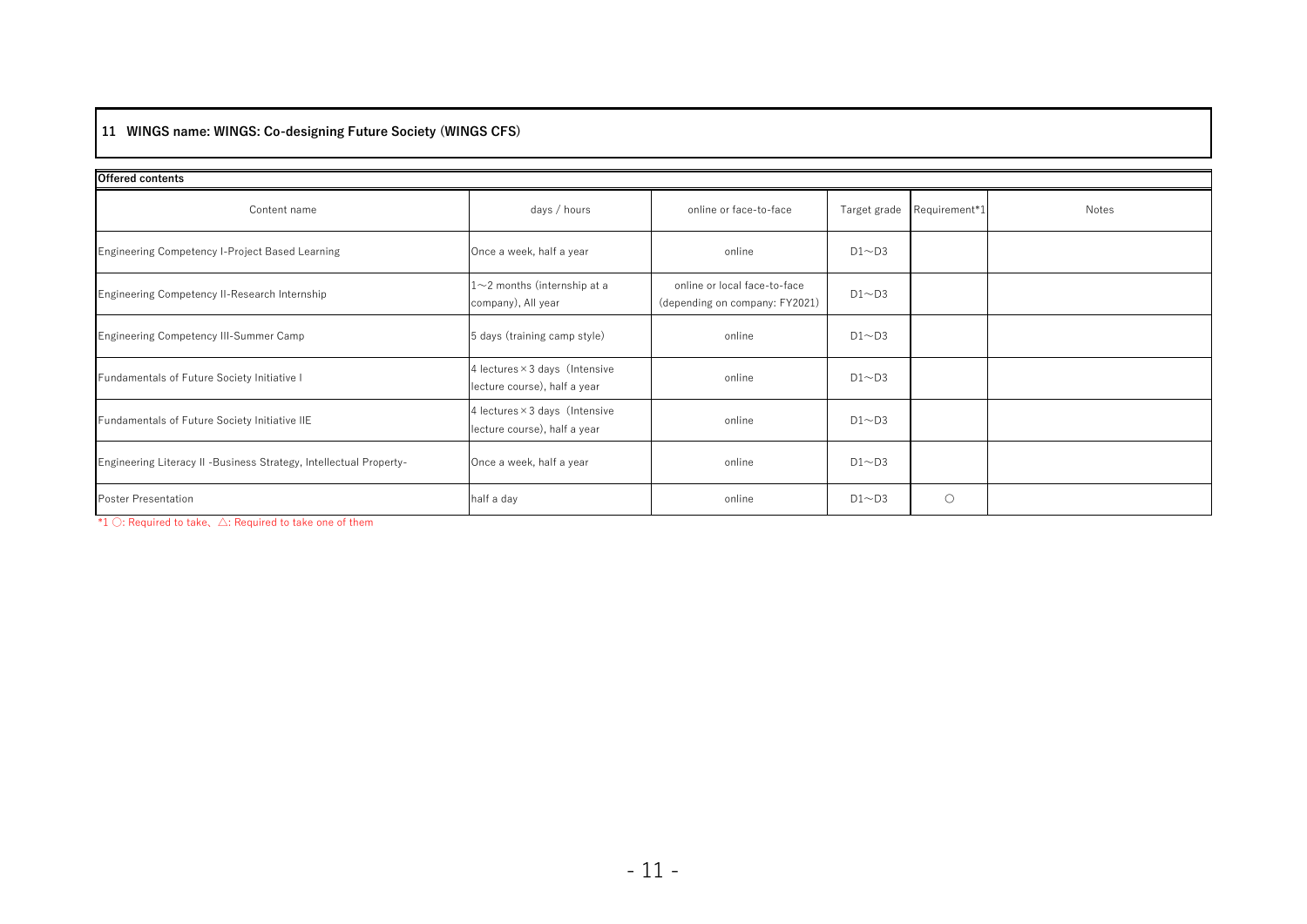12 WINGS name: WINGS Program for Materials Research, Information, and Technology (MERIT-WINGS)

| <b>Offered contents</b>                  |                          |                                 |              |               |                                                                                                                                                                                                                                            |  |
|------------------------------------------|--------------------------|---------------------------------|--------------|---------------|--------------------------------------------------------------------------------------------------------------------------------------------------------------------------------------------------------------------------------------------|--|
| Content name                             | days / hours             | online or face-to-face          | Target grade | Requirement*1 | Notes                                                                                                                                                                                                                                      |  |
| Conspectus of advanced materials science | S semester, every week   | face-to-face or online          | D1~D3        |               | Must be taken while enrolled in the course.                                                                                                                                                                                                |  |
| Material science executive seminar       | All year, 4 times a year | On-site, face-to-face or online | $D1 \sim D3$ | O             | Opportunities for visiting innovation sites<br>such as domestic and foreign companies, and<br>research institutes, as well as on-site<br>discussion at public offices. Must be taken at<br>least three times while enrolled in the course. |  |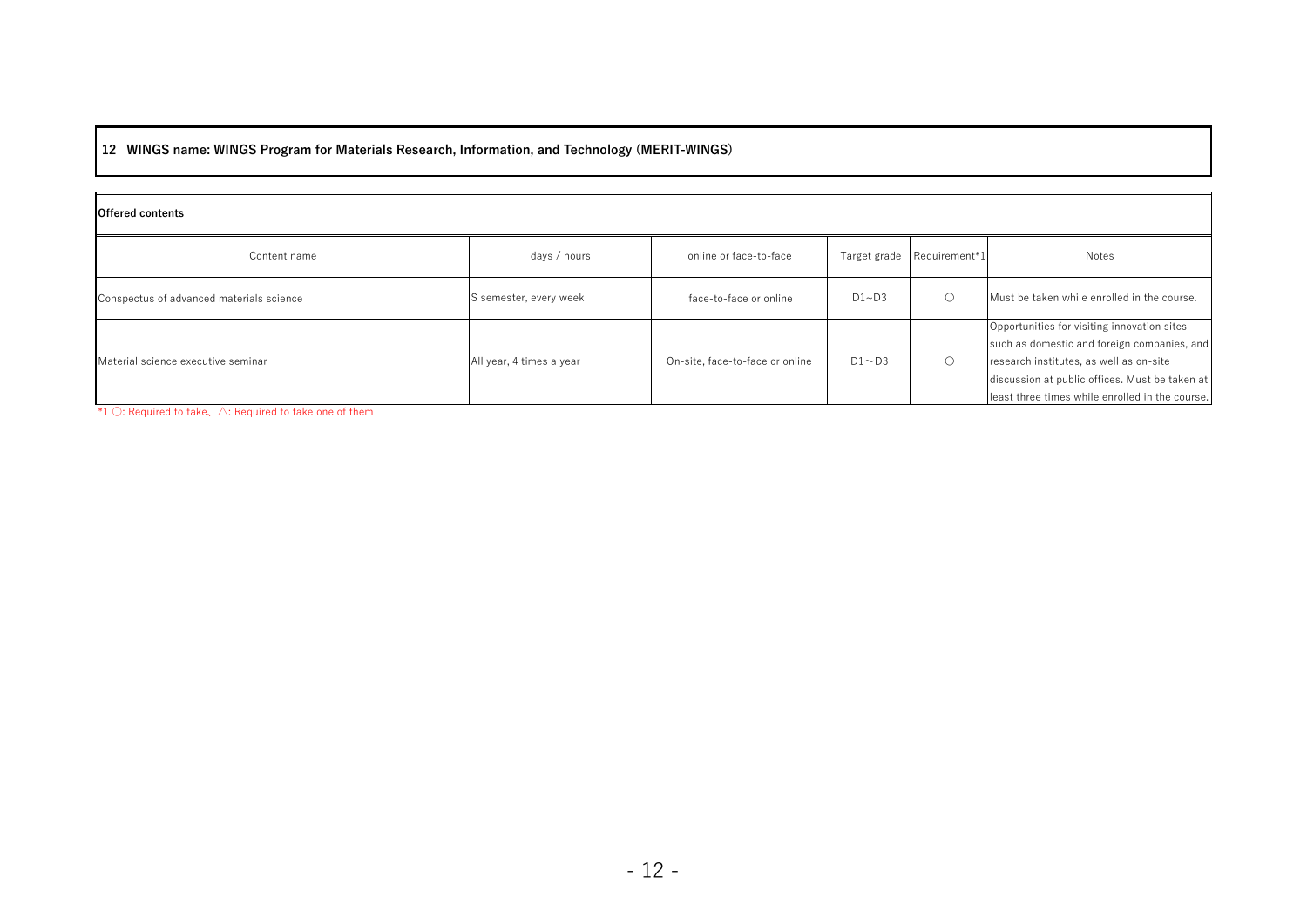13 WINGS name: WINGS Program in Gerontology Global Leadership Initiative for Age-Friendly Society (WINGS-GLAFS)

| <b>Offered contents</b>            |                               |                        |              |                            |                                                                                                                             |  |
|------------------------------------|-------------------------------|------------------------|--------------|----------------------------|-----------------------------------------------------------------------------------------------------------------------------|--|
| Content name                       | days / hours                  | online or face-to-face |              | Target grade Requirement*1 | Notes                                                                                                                       |  |
| General Theory of Gerontology 1    | one period per week, one term | online or face-to-face | $D1 \sim D3$ |                            | Since this course is an omnibus lecture, the<br>required number of attendance is set<br>depending on students' school year. |  |
| General Theory of Gerontology 2    | one period per week, one term | online or face-to-face | $D1 \sim D3$ |                            | Since this course is an omnibus lecture, the<br>required number of attendance is set<br>depending on students' school year. |  |
| Practical Exercise for Gerontology | Half a day (Once)             | online or face-to-face | $D1 \sim D3$ |                            | Available to students who want to take.                                                                                     |  |

\*1 ○: Required to take、△: Required to take one of them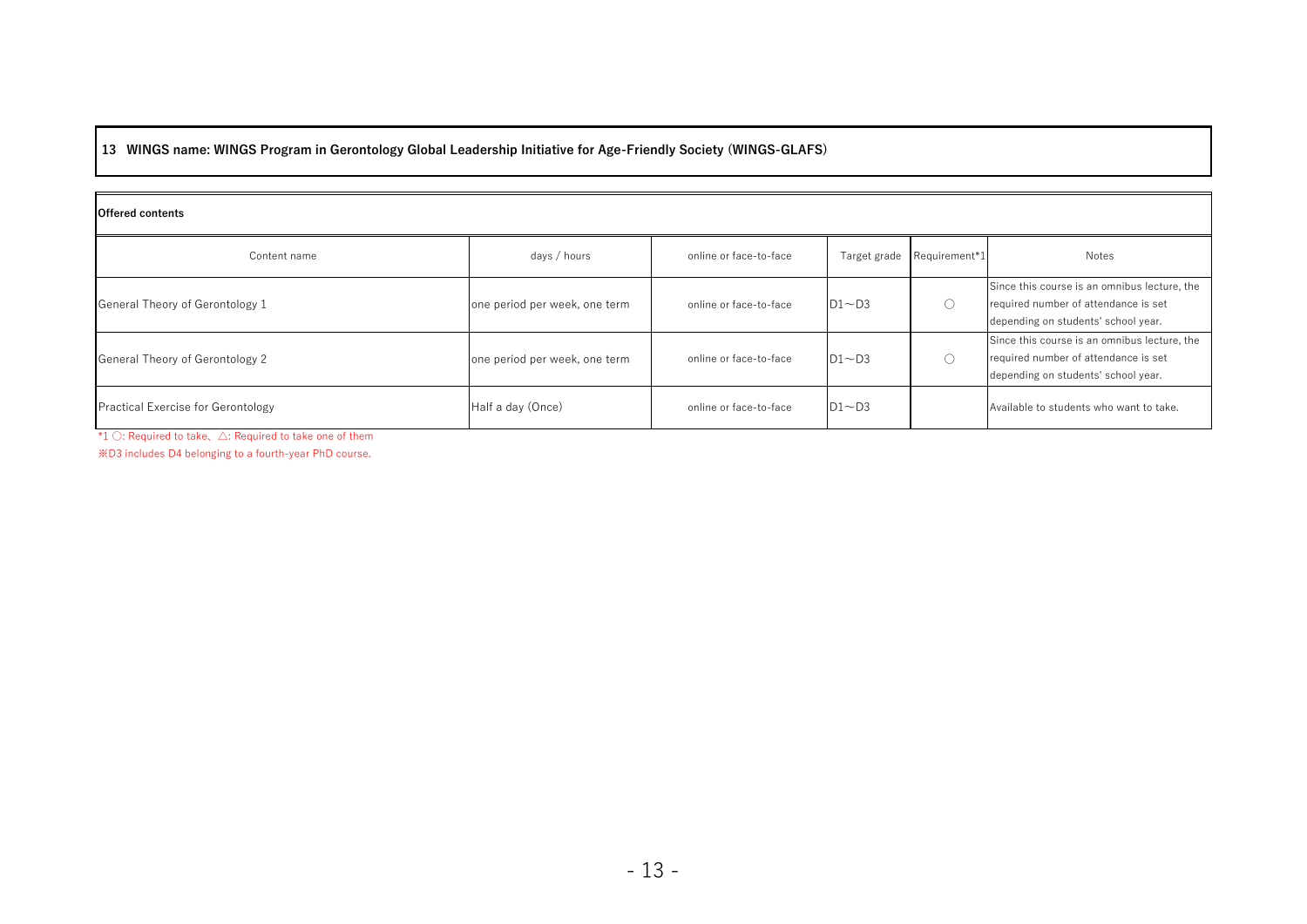## 14 WINGS name: Sustainable Agriculture Education Program

| Offered contents                                    |                                |                                 |              |               |                  |
|-----------------------------------------------------|--------------------------------|---------------------------------|--------------|---------------|------------------|
| Content name                                        | days / hours                   | online or face-to-face          | Target grade | Requirement*1 | <b>Notes</b>     |
| Mathematical sciences in agriculture                | Once a week 4 months           | online                          | $D1 \sim D3$ |               |                  |
| One Earthology I                                    | Depends on each person's plan  | Depends on each person's plan   | $D1 \sim D3$ | Л             |                  |
| One Earthology II                                   | Depends on each person's plan  | Depends on each person's plan   | $D1 \sim D3$ | Л             |                  |
| One Earthology III                                  | Depends on each person's plan  | Depends on each person's plan   | $D1 \sim D3$ | Л             |                  |
| Sequence Statistics and Mathematical Biology        | Once a week 1 month            | online                          | $D1 \sim D3$ |               |                  |
| Introduction to Genome Informatics                  | Once a week 1 month            | online                          | $D1 \sim D3$ |               |                  |
| Introduction to Biostatistics                       | 1 month<br>Once a week         | online                          | $D1 \sim D3$ |               |                  |
| Knowledge Information Processing                    | Once a week 2 months           | online                          | $D1 \sim D3$ |               |                  |
| Sequence Statistics and Mathematical Biology        | Once a week 1 month            | online                          | $D1 \sim D3$ |               | every other year |
| Molecular Modeling and Simulation                   | Once a week 1 month            | online                          | $D1 \sim D3$ |               |                  |
| Omics Analysis                                      | Once a week 1 month            | online                          | $D1 \sim D3$ |               | every other year |
| <b>Functional Genomics</b>                          | Once a week 1 month            | online                          | $D1 \sim D3$ |               |                  |
| Introduction to Systems Biology                     | Once a week 1 month            | online                          | $D1 \sim D3$ |               |                  |
| Introduction to Structural Bioinformatics           | 1 month<br>Once a week         | online                          | $D1 \sim D3$ |               |                  |
| <b>Field Informatics</b>                            | Once a week<br>1 month         | online                          | $D1 \sim D3$ |               |                  |
| Special Lectures on Agricultural Bioinformatics I   | Once a week<br>1 month         | online                          | $D1 \sim D3$ |               |                  |
| Special Lectures on Agricultural Bioinformatics II  | Not available                  | Not available                   | $D1 \sim D3$ |               |                  |
| Special Lectures on Agricultural Bioinformatics III | Once a week 1 month            | online                          | $D1 \sim D3$ |               |                  |
| Special Lectures on Agricultural BioinformaticsIV   | twice a month 2 months         | online                          | $D1 \sim D3$ |               |                  |
| Special Lectures on Agricultural Bioinformatics I   | Not available                  | Not available                   | $D1 \sim D3$ |               |                  |
| Research Exercise on Agricultural Bioinformatics    | Occasional                     | online                          | $D1 \sim D3$ |               |                  |
| Food Science Seminar Series I                       | Once a week 4 months           | online                          | $D1 \sim D3$ |               |                  |
| Food Science Seminar Series II                      | Once or twice a month 4 months | online                          | $D1 \sim D3$ |               |                  |
|                                                     |                                | face-to-face (Internship at the |              |               |                  |
|                                                     |                                | Ministry of Health, Labour and  |              |               |                  |
| Food Science Seminar Series III                     | During Summer vacation         | Welfare or the Ministry of      | $D1 \sim D3$ |               |                  |
|                                                     |                                | Agriculture, Forestry and       |              |               |                  |
|                                                     |                                | Fisheries)                      |              |               |                  |
| Topics in Biomass Utilization Research I            | Once a week 2 months           | face-to-face (field trip)       | $D1 \sim D3$ |               | every other year |
| Topics in Biomass Utilization Research II           | Once a week 2 months           | online                          | $D1 \sim D3$ |               |                  |
| <b>Biomass Utilization Research Seminar I</b>       | 2 days                         | face-to-face                    | $D1 \sim D3$ |               | every other year |
| <b>Biomass Utilization Research Seminar II</b>      | 2 days                         | face-to-face                    | $D1 \sim D3$ |               |                  |
| Seminar for Global Agriculture and Culture          | 3 days                         | online                          | $D1 \sim D3$ |               |                  |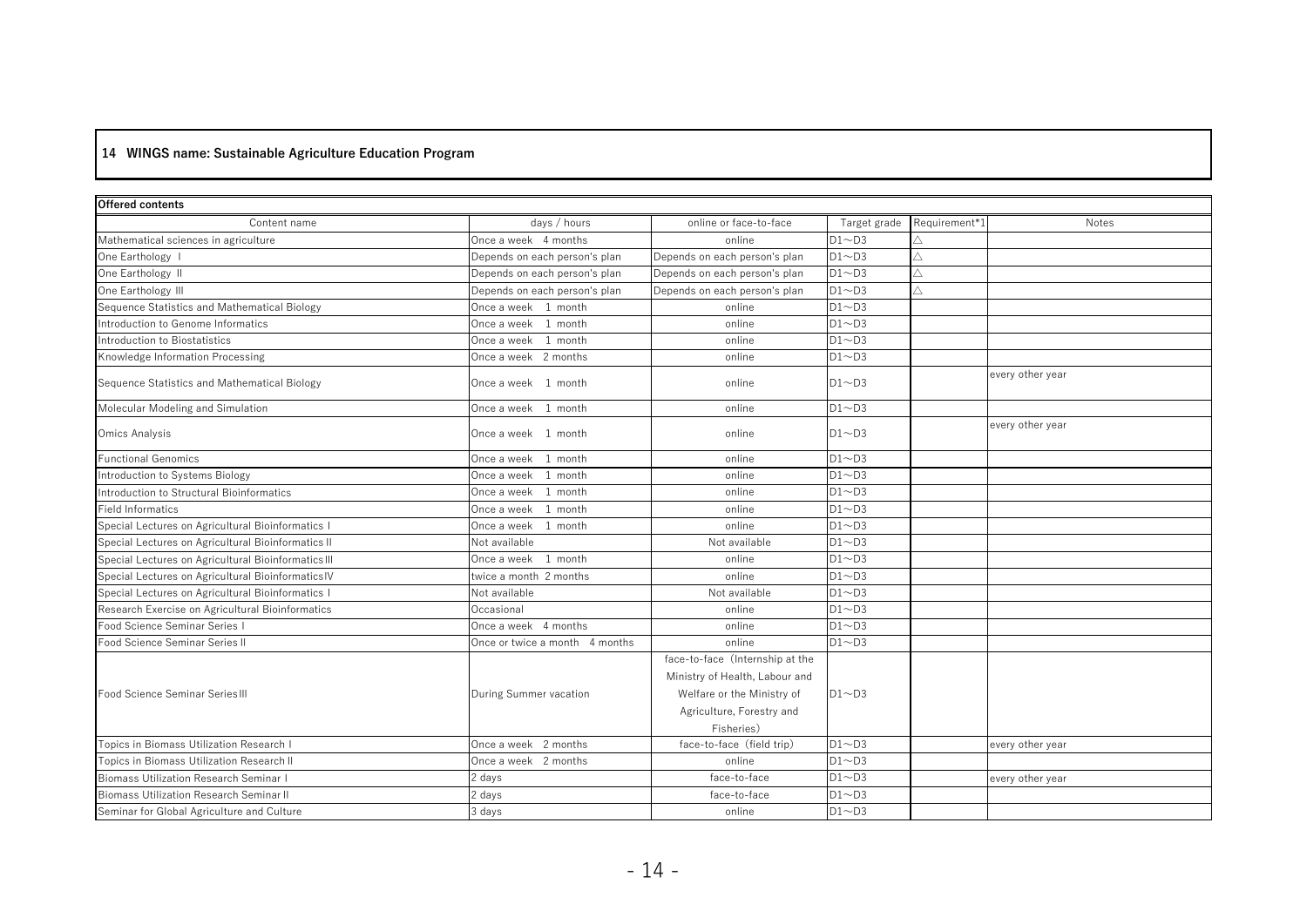| Seminar for Global Agriculture and Culture                  | Domestic training (dates TBD, April- |                                  |               |                  |
|-------------------------------------------------------------|--------------------------------------|----------------------------------|---------------|------------------|
|                                                             | August)                              | face-to-face (domestic training, | $D1 \sim D3$  |                  |
|                                                             | Overseas training: 10 days           | overseas training)               |               |                  |
|                                                             | (February-March)                     |                                  |               |                  |
| <b>Biodiversity and Agriculture</b>                         | 4 days                               | face-to-face (field training)    | $D1 \sim D3$  |                  |
| Training in Nature Restoration Operation Monitoring         | Not available                        | Not available                    | $D1 \sim D3$  |                  |
| Agro-Informatics Seminar                                    | Occasional                           | face-to-face (Attendance at      | $D1 \sim D3$  |                  |
|                                                             |                                      | symposiums, tours and seminars)  |               |                  |
| Radioactive Substances Influences in Agriculture            | Once a week<br>month                 | online                           | D1, D2        |                  |
| Influences of Radioactive Substances in Forested Ecosystems | Not available                        | Not available                    | $D1 \sim D3$  |                  |
| Writing a Research Proposal                                 | $1 \sim 3$ days                      | online                           | $D1 \sim D3$  |                  |
| Writing a Research Article                                  | $1\mathtt{\sim}3$ days               | online                           | $D1 \sim D3$  |                  |
| Science Communication                                       | Once a week<br>month                 | online                           | $D1 \sim D3$  |                  |
| Seminar in Science Communication                            | 6 days                               | online                           | $D1 \sim D3$  |                  |
| Research Ethics and Clinical Ethics I                       | 2 days                               | online                           | $D1 \sim D3$  |                  |
| Basic Lecture for Data Science for Drug Development         | Once a week<br>month                 | online                           | $D1 \sim D3$  |                  |
| Data Mining for Biology                                     | Not available                        | Not available                    | Not available |                  |
| Software and Algorithm Design for Biology                   | twice a week 2 months                | online                           | $D1 \sim D3$  | every other year |
| Debate on Ethics in Science and Technology                  | Once a week 2 months                 | online                           | $D1 \sim D3$  |                  |
| <b>Statistical Analysis for Biosciences</b>                 | Once a week 3 months                 | online                           | $D1 \sim D3$  |                  |

\*1 ○: Required to take、△: Required to take one of them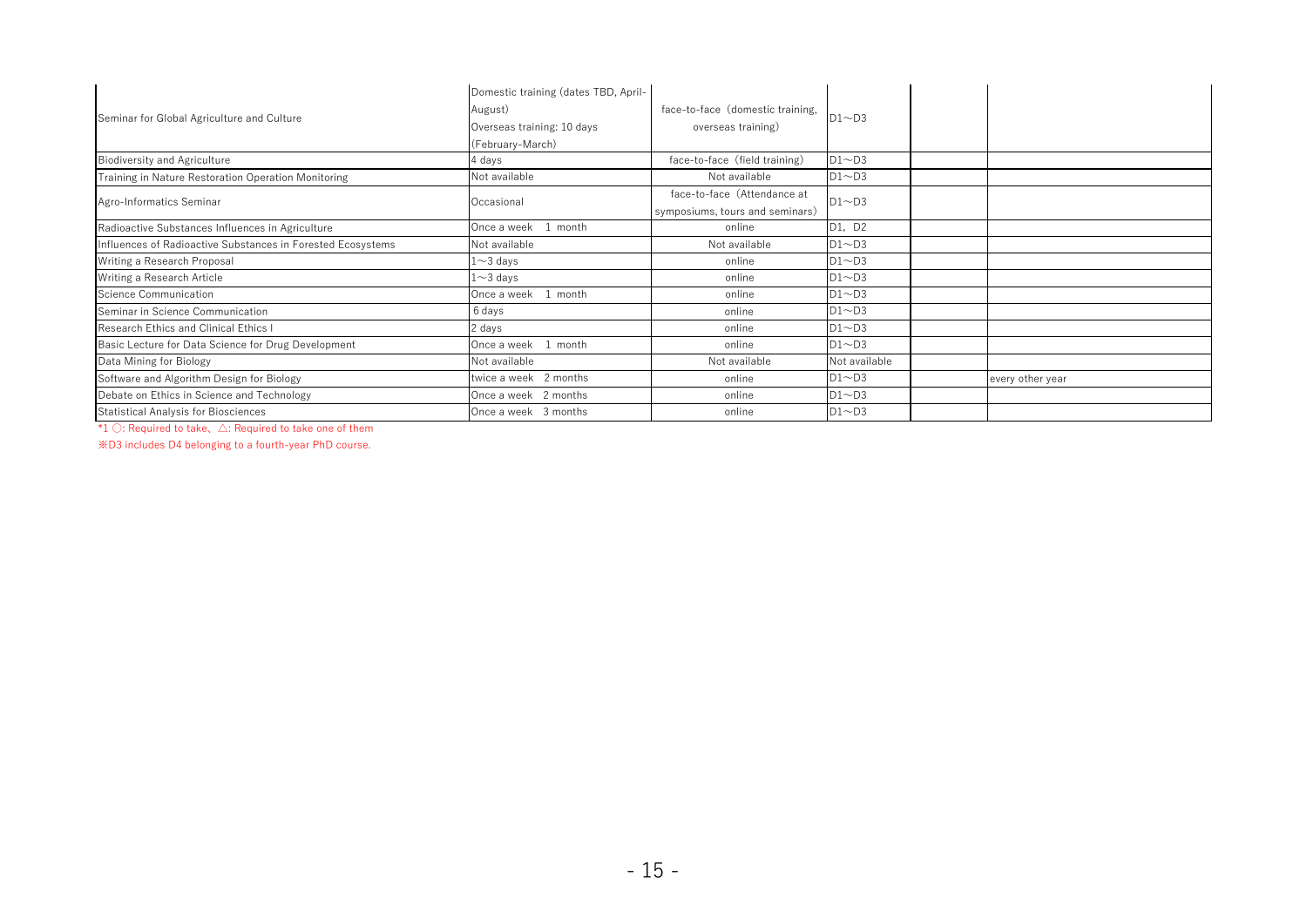## 15 WINGS name: WINGS for Life Science and Technology (WINGS-LST)

| <b>Offered contents</b>                                           |                                                                                          |                            |              |               |                                                                                                                                                                                                                                                                             |
|-------------------------------------------------------------------|------------------------------------------------------------------------------------------|----------------------------|--------------|---------------|-----------------------------------------------------------------------------------------------------------------------------------------------------------------------------------------------------------------------------------------------------------------------------|
| Content name                                                      | days / hours                                                                             | online or face-to-face     | Target grade | Requirement*1 | <b>Notes</b>                                                                                                                                                                                                                                                                |
| Multidisciplinary Lecture Series in Life Science & Technology     | Once a week half term<br>105 min. $/$ 1 lecture                                          | online or face-to-face     | $D1 \sim D4$ | $\Box$        | English, held on S term. 2 credits. Credit can<br>be given.                                                                                                                                                                                                                 |
| World-leading Innovative Lectures in Life Science & Technology    | 4 times a year, take 4 lectures<br>2 hours / lecture                                     | online                     | $D1 \sim D4$ | $\Box$        | English, point system. 2 credits. Credit can<br>be given.                                                                                                                                                                                                                   |
| <b>WINGS-LST Laboratory Training</b>                              | 10 Attended 2 lectures out of 4<br>lectures a year, about half a day for<br>each lecture | 1) face-to-face            |              |               |                                                                                                                                                                                                                                                                             |
| 1 Large Experimental Animal Exercise                              | 2 Several times a year, about half a                                                     | (2) online or face-to-face |              |               | Report submission required. Point system. 2<br>credits. Credits can be given for one or two                                                                                                                                                                                 |
| 2 Collaborative projects with industrial companies                | day                                                                                      | 3) online or face-to-face  |              |               | courses, depending on the project.                                                                                                                                                                                                                                          |
| 3 Global Faculty Development Course                               | 3) Two days, about two hours for                                                         | 4) online or face-to-face  | $D1 \sim D4$ | $\Box$        | For projects that incur expenses, students                                                                                                                                                                                                                                  |
| 4 Internship at industrial companies                              | each lectures                                                                            | 5) face-to-face            |              |               | can participate if the expenses can be                                                                                                                                                                                                                                      |
| 5 Short-term stays overseas                                       | 4 Half a day to several days                                                             | 6 face-to-face             |              |               | covered by the expenses from SPRING or                                                                                                                                                                                                                                      |
| 6 Summer Internship                                               | 5 About 2 weeks or more                                                                  | (7) online                 |              |               | others.                                                                                                                                                                                                                                                                     |
| $\oslash$ Support for the participation in the online conferences | 6 About 2 months or more                                                                 | 8 online or face-to-face   |              |               |                                                                                                                                                                                                                                                                             |
| 8 Designed by student                                             | 7 Occasionally                                                                           |                            |              |               |                                                                                                                                                                                                                                                                             |
|                                                                   | 8 Occasionally                                                                           |                            |              |               |                                                                                                                                                                                                                                                                             |
| <b>WINGS-LST Seminars</b>                                         | 1 Once a month, about 5 times in                                                         |                            |              |               | 1 credit. Credit can be given. A point system                                                                                                                                                                                                                               |
| 1 WINGS Journal Club<br>② WINGSセミナー (WINGS Seminars)              | total, about 1 hour<br>2 Occasionally held, 30 minutes to<br>half a day                  | online or face-to-face     | $D1 - D4$    | $\Box$        | for each project (a credit is given with 7<br>points).                                                                                                                                                                                                                      |
|                                                                   |                                                                                          |                            |              |               | This is a social event for all. No credits will                                                                                                                                                                                                                             |
| WINGS-LST General Meeting / WINGS-LST Colloquium                  | Twice a year, half day to one day<br>each                                                | online or face-to-face     | $D1 - D4$    | $\circ$       | be given; if there is a participation fee for a<br>face-to-face event, you can participate if it<br>can be covered by SPRING or other expenses.                                                                                                                             |
| Coaching in English                                               | $\sim$ 1 hour                                                                            | online or face-to-face     | D1~D4        | $\Box$        | No credits will be given                                                                                                                                                                                                                                                    |
| <b>WINGS-LST Collaboration Project</b>                            | half a year                                                                              | online or face-to-face     | $D1 - D4$    | $\Box$        | No credits will be given. When the WINGS<br>program student is the applicant, the SPRING<br>student can participate as a co-applicant.<br>However, they can only participate as a co-<br>applicant if the cost of the joint research can<br>be covered by SPRING or others. |
| <b>WINGS-LST Advanced Training</b>                                | From Mentor Assignment to<br>Completion                                                  | online or face-to-face     | $D1 - D4$    | $\circ$       | No credit given. Research guidance by a<br>mentor.                                                                                                                                                                                                                          |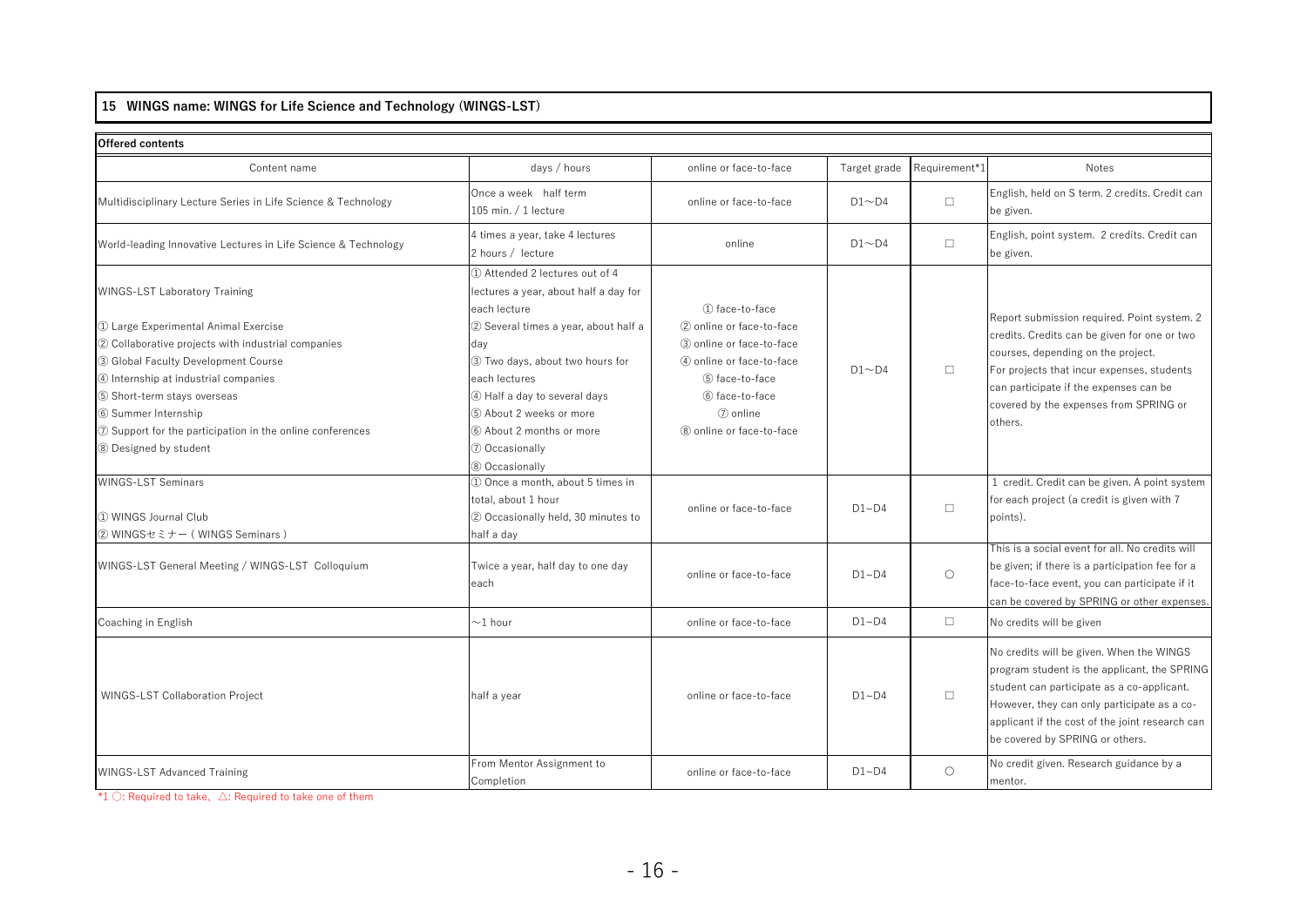#### 16 WINGS name: WINGS for Frontiers of Mathematical Sciences and Physics (WINGS-FMSP)

#### Offered contents

| Content name                                       | days / hours                                | online or face-to-face | Target grade | Requirement*1 | Notes |  |
|----------------------------------------------------|---------------------------------------------|------------------------|--------------|---------------|-------|--|
| Frontiers of Mathematical Sciences and Society II  | Autumn semester                             | online                 | $D1 \sim D3$ |               |       |  |
| Frontiers of Mathematical Sciences and Society IV  | Autumn semester<br>(5 days in mid-December) | online                 | $D1 \sim D3$ |               |       |  |
| Frontiers of Mathematical Sciences and Physics I~X | Summer semester · Autumn semester           | online                 | $D1 \sim D3$ |               |       |  |

\*1 ○: Required to take、△: Required to take one of them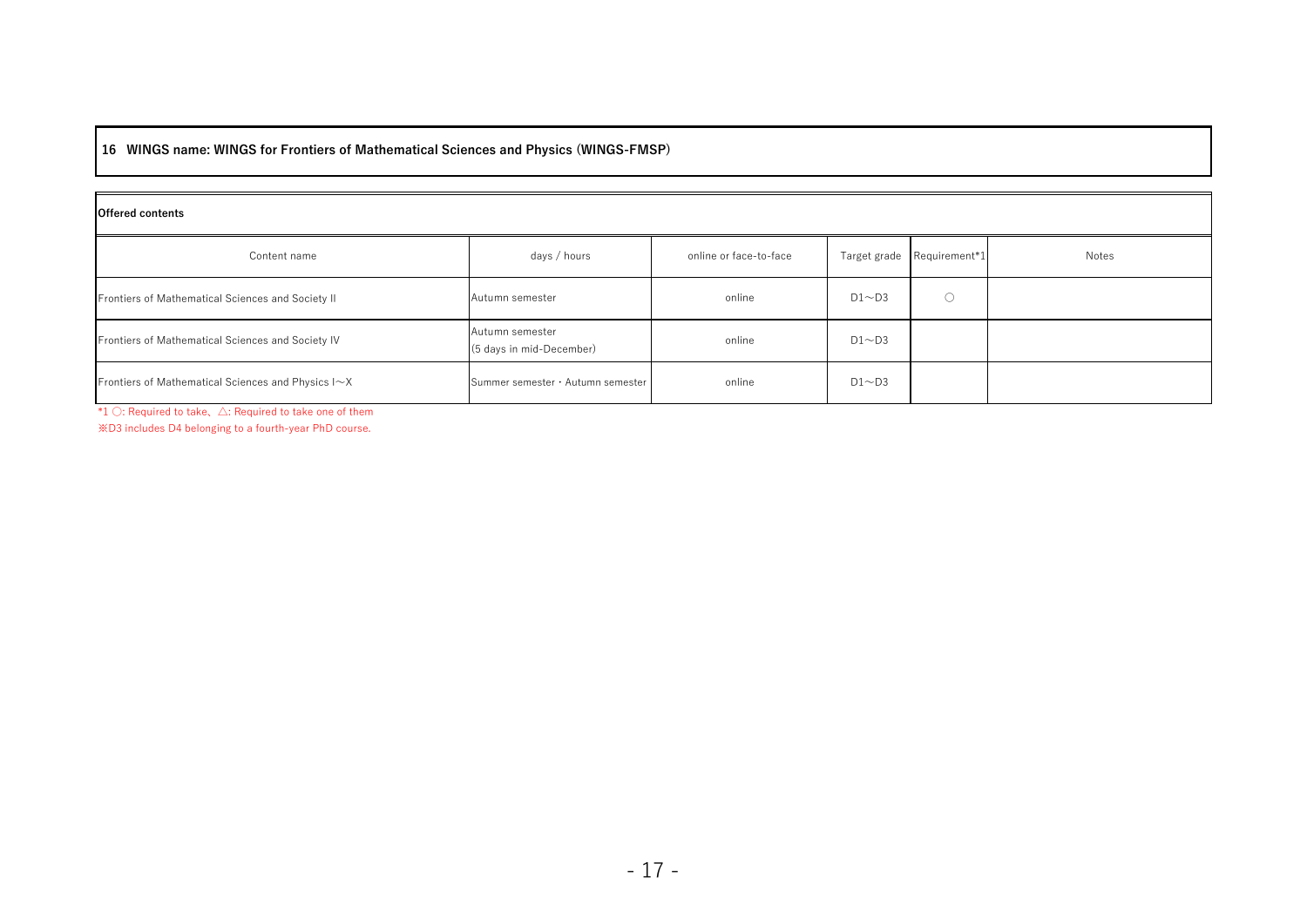#### 17 WINGS name: WINGS Program in Proactive Environmental Studies (WINGS-PES)

| <b>Offered contents</b>                                            |                                                              |                                               |              |               |                                                                                                                                                                                                             |
|--------------------------------------------------------------------|--------------------------------------------------------------|-----------------------------------------------|--------------|---------------|-------------------------------------------------------------------------------------------------------------------------------------------------------------------------------------------------------------|
| Content name                                                       | days / hours                                                 | online or face-to-face                        | Target grade | Requirement*1 | Notes                                                                                                                                                                                                       |
| Overseas Exercise in Proactive Environmental Studies II            | Overseas Study for 3-6 months                                |                                               | $D1 \sim D3$ | $\Box$        | Follow the course guidelines for the subjects<br>in the Environmental Knowledge Professional<br>Practicum Group (Subject Group C)<br>(https://wings-pes.edu.k.u-<br>tokyo.ac.jp/home-english/subject-list). |
| Research Internship for Proactive Environmental Studies I/II       | Internship for 3-6 months                                    | Possibly face-to-face<br>depending on content | $D1 \sim D3$ | $\Box$        | Follow the course guidelines for the subjects<br>in the Environmental Knowledge Professional<br>Practicum Group (Subject Group C)<br>(https://wings-pes.edu.k.u-<br>tokyo.ac.jp/home-english/subject-list). |
| Transdisciplinary Skills and Theories I/II                         | Participation in seminars of other lab.<br>6 months - 1 year | online (Possibly face-to-face)                | $D1 \sim D3$ | $\Box$        | Follow the course guidelines for the subjects<br>in the Environmental Knowledge Professional<br>Practicum Group (Subject Group C)<br>(https://wings-pes.edu.k.u-<br>tokyo.ac.jp/home-english/subject-list). |
| Critical Thinking Basics -Select concepts, tools and techniques I  | 12 lectures in S semester                                    | online                                        | $D1 \sim D3$ | $\Box$        |                                                                                                                                                                                                             |
| Critical Thinking Basics -Select concepts, tools and techniques II | 12 lectures in A semester                                    | online                                        | $D1 \sim D3$ | $\Box$        |                                                                                                                                                                                                             |
| Critical Thinking Skills -Select applications & reflection I       | 12 lectures in S semester                                    | online                                        | $D1 \sim D3$ | $\Box$        |                                                                                                                                                                                                             |
| Critical Thinking Skills -Select applications & reflection II      | 12 lectures in A semester                                    | online                                        | $D1 \sim D3$ | $\Box$        |                                                                                                                                                                                                             |
| Special Lecture on Frontier Science X                              | 12 lectures in S semester                                    | online                                        | $D1 \sim D3$ | $\Box$        |                                                                                                                                                                                                             |
| Special Lecture on Frontier Science XI                             | 12 lectures in A semester                                    | online                                        | $D1 \sim D3$ | $\Box$        |                                                                                                                                                                                                             |
| Salon of Excellence                                                | Once in 1-2 months                                           | online (Possibly face-to-face)                | $D1 \sim D3$ | $\circ$       | No credit given.                                                                                                                                                                                            |

\*1 ○: Required to take、△: Required to take one of them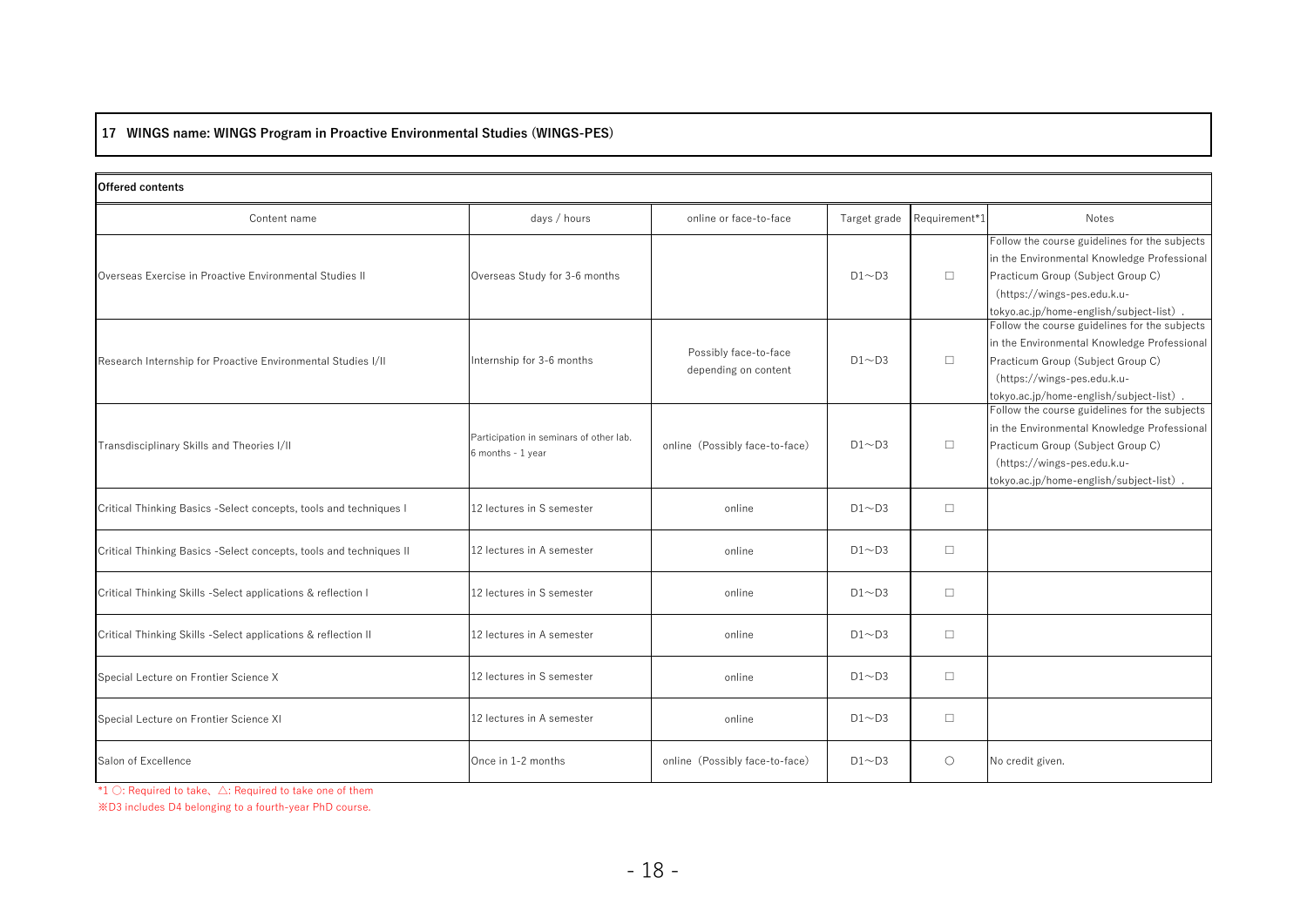## 18 WINGS name: International Graduate Program of Innovations for Intelligent World

#### Offered contents

| Content name                                                                     | days / hours                                          | online or face-to-face | Target grade   | Requirement*1       | Notes |
|----------------------------------------------------------------------------------|-------------------------------------------------------|------------------------|----------------|---------------------|-------|
| Intoroduction to Management / Lecture for Global Creative Leaders II             | 1 lecture / week<br>(6th period of Thu., A1/A2 terms) | online                 | $D1 \sim D3$   | $\triangle$ (D1,D2) |       |
| Facing Social Issues with ICT / Lecture for Global Creative Leaders IX           | 1 lecture / week<br>(6th period of Tue., S1/S2 terms) | online                 | $D1 \sim D3$   | $\triangle$ (D1,D2) |       |
| Practice of Future Creation Innovation/ Lecture for Global Creative Leaders<br>X | 1 lecture / week<br>(5th period of Thu., A1/A2 terms) | online                 | $D1 \sim D3$   | $\triangle$ (D1,D2) |       |
| Introduction to Machine Learning / Intelligent World Informatics Lecture V       | 1 lecture / week<br>(4th period of Fri., A1/A2 terms) | online                 | $D1 \sim D3$   | $\triangle$ (D1,D2) |       |
| Information System Exercises/Intelligent World Informatics Special Lecture<br>VI | 1 lecture / week<br>(6th period of Thu., A1 term)     | online                 | $D1 \sim D3$   | $\triangle$ (D1,D2) |       |
| Training Camp for Intelligent Society                                            | 2 days                                                | online/face-to-face    | Newcomers      | $\circ$             |       |
| Orientation for new students                                                     | 1 hour                                                | online                 | Newcomers      | $\circ$             |       |
| Elevator pitch                                                                   | 1 day                                                 | online                 | D <sub>1</sub> | $\circ$             |       |
| <b>Monthly Meeting</b>                                                           | 2 hours / month                                       | online                 | $D1 \sim D3$   | $\circ$             |       |
| Research Presentation (Poster Session)                                           | Half day / year                                       | online/face-to-face    | $D1 \sim D3$   | $\circ$             |       |

\*1 ○: Required to take、△: Required to take one of them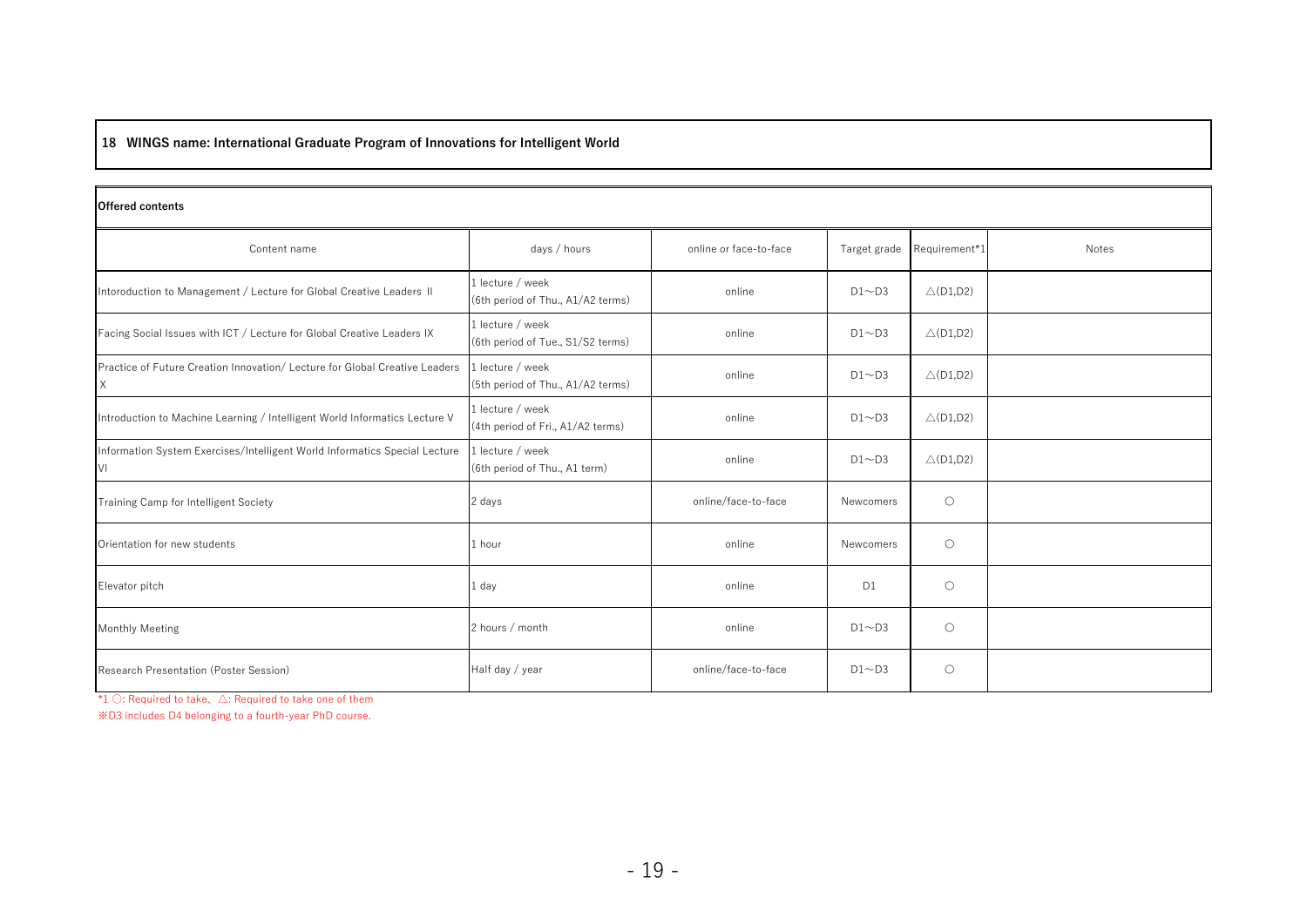19 WINGS name: Quantum Science and Technology fellowship Program (WINGS-QSTEP)

| <b>Offered contents</b>                         |              |                        |              |                            |       |  |
|-------------------------------------------------|--------------|------------------------|--------------|----------------------------|-------|--|
| Content name                                    | days / hours | online or face-to-face |              | Target grade Requirement*1 | Notes |  |
| Q-STEP seminar                                  | Occasional   | online                 | $D1 \sim D3$ |                            |       |  |
| Quantum Science Technology Overlook Lecture III | 12 lectures  | online                 | $D1 \sim D3$ |                            |       |  |